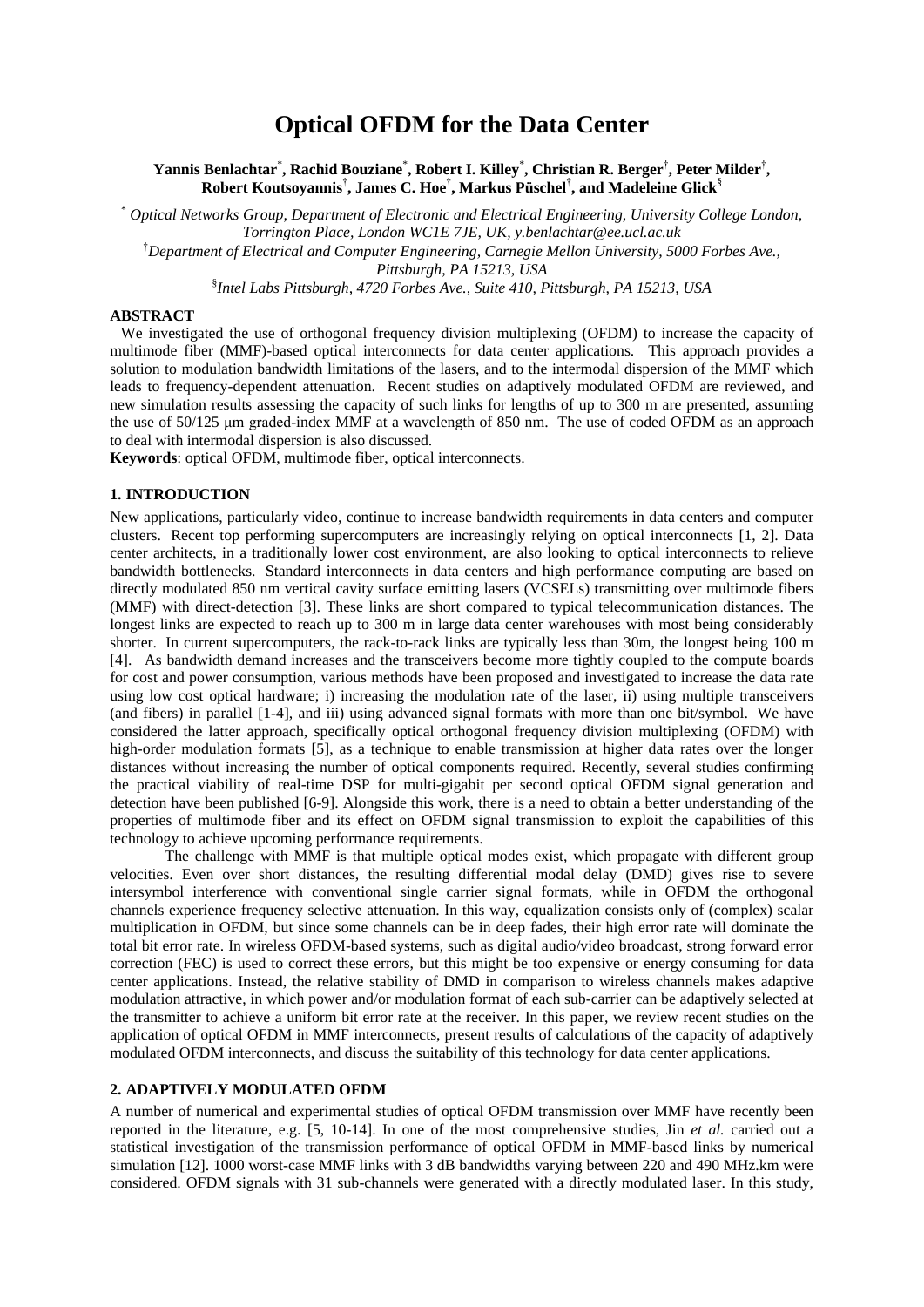adaptive modulation was used, where, for each sub-carrier, the modulation format was chosen according to its SNR, from DBPSK, DQPSK, 16 to 256-QAM or no data. All sub-carriers carrying data had the same (average) power. Numerical simulations were performed in a statistical study with a large number of worst-case MMF transfer functions, showing that with optical OFDM, a capacity of more than 30 Gbit/s over 300 meters could be achieved for over 99.5% of MMF, based on links installed today. 100 Gbit/s capacity could be supported in 99.5% of links of 150 meters length

Lee *et al.* experimentally demonstrated OFDM transmission over 500 m and 1 km of MMF [13]. The system used a directly modulated VCSEL operating at 850 nm. Using higher order modulation formats, the link capacity was 30 Gbit/s over 500 m, with 256 sub-carriers and 20 GS/s signal converter sampling rate. As described above, the QAM order was selected based on the SNR on each sub-carrier, varying from 2 to 7 bits per symbol. The BER averaged across all channels was  $2.5 \times 10^{-4}$ , which, through the use of a standard Reed-Solomon FEC code, would be reduced to below  $10^{-10}$ .

We carried out numerical simulations assessing interconnect capacity using adaptively modulated OFDM, based on the model of signal propagation through MMF described in [14] and [15]. The considered system consisted of a 50/125 μm graded-index fiber with a refractive index profile approximated by a single  $\alpha$ factor varying between 2.02 and 2.06. A VCSEL-like light source was assumed with a spectral line-width of 10 MHz and an 850 nm wavelength with overfilled launching condition. The chromatic dispersion at this wavelength was -94 ps/nm.km and the fiber attenuation was 2.3 dB/km. Transmission of a single-band adaptively modulated OFDM signal over this MMF was simulated, assuming 28 GS/s DSP, 128 point (I)FFT cores which, with 1.28 oversampling, provided up to 50 discrete multitone (DMT) subcarriers. The power at the receiver was assumed to be +1 dBm. Figure 2 (left) shows the fiber frequency response after 300 m ( $\alpha$  = 2.06) where modal coupling and differential mode attenuation were neglected. The graph also shows the modulation format used on each band or group of subcarriers to guarantee a BER of less than 10<sup>-3</sup>. The overall bit-rate achieved over 300 m was 41.7 Gbit/s. This bitrate may be increased by improving the refractive index profile ( $\alpha$ factor). Figure 2 (right) shows the maximum achievable bit-rate as a function of fiber length for  $\alpha = 2.02$  and 2.06. The frequency response of the fiber is flat over a longer distance when  $\alpha = 2.02$ , and the bit-rate increases to 48.5 Gbit/s at 300 m.



*Figure 1. Left: Calculated transfer function of 300 m of 50/125 μm graded index MMF at λ = 850 nm, with refractive index profile parameter α = 2.06. The sub-channel modulation formats used in the OFDM signal used in the transmission simulations are also shown in this plot. Right: Calculated interconnect capacity versus length for two values of refractive index profile parameter α.*

## **3. CODED OFDM**

Instead of adaptively selecting the modulation scheme on each sub-carrier to achieve a uniform bit error rate, it is more common in wireless systems to address the problem of frequency selective attenuation by using FEC. In a technique similar to one commonly used in wireless applications, the effect of DMD-induced frequencydependent attenuation can be combated by using error coding across the subcarriers so that the information conveyed by the strong carriers can be utilised to correct the erroneous symbols received in the weaker ones. This type of OFDM is termed coded OFDM (COFDM) and is widely deployed in wireless and digital audio/video broadcasting. By applying coding across the sub-channels, error correction on the faded carriers is improved by the lower error rate on the other carriers which otherwise may not be possible if per carrier coding was deployed. Various OFDM coding schemes have been proposed in the literature with turbo codes and low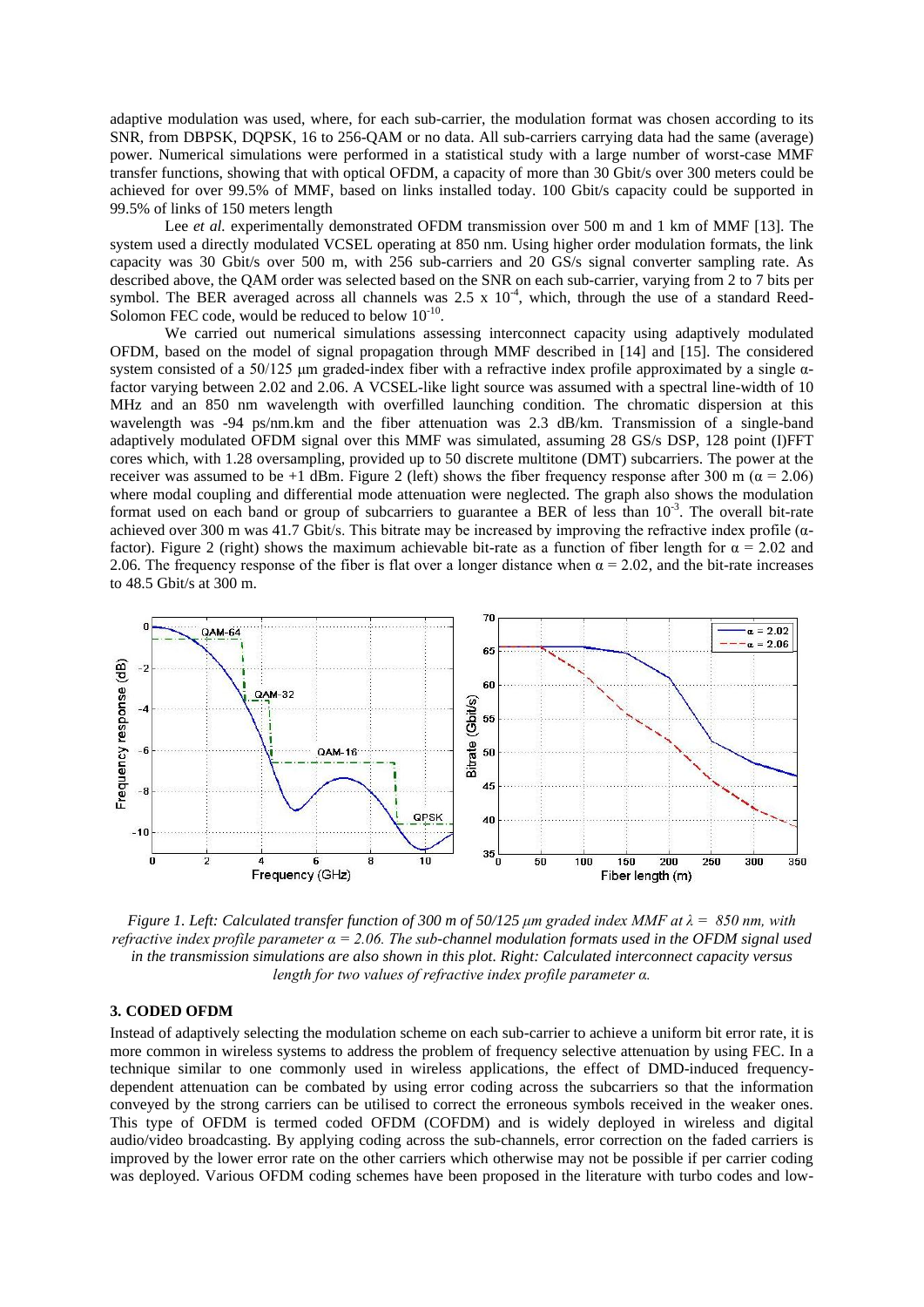density parity check (LDPC) techniques being the most popular for high-speed transmissions [16-19]. The performance of LDPC-coded OFDM has been investigated in systems deploying graded-index plastic optical fibre (GI-POF) and it was shown that significant SNR gains can be achieved when compared to conventional optical OFDM [17, 18]. This may be improved even further by using soft-decision FEC albeit at the expense of more hardware complexity [16].



*Figure 2. (a) Coded OFDM transmitter design. (b) A simple interleaving scheme.*

Some FEC codes, especially convolutional codes, are sensitive to large numbers of consecutive bit errors. Since neighboring sub-carriers will usually have a similar frequency response, see Fig. 1 (left), a bit interleaver can improve decoding performance for such FEC codes in conjunction with COFDM [19]. This can be part of the error-coder or performed after the modulation encoder as shown in Fig. 2 (a). A simple interleaving example is also shown in Fig. 2 (b) where a buffer receiving parallel data column wise, feeds it to the IFFT in row order. The data is reordered at the receiver before passing through the decoder. This technique increases the robustness of COFDM and helps combat long error bursts as de-interleaving at the receiver spreads the errors over different OFDM frames which can be corrected.

Finding a good trade-off between coding and choice of modulation format leads to the insight that close collaboration between coding and modulation is beneficial. Work is ongoing to assess the performance achievable by combining coded optical OFDM with adaptive modulation. This study includes calculations of the OFDM transceiver energy per bit (taking into account power consumption of coding circuits, discrete Fourier transform cores, synchronization circuits and DAC/ADC), which will be a critical factor in deciding the viability of this signal format for data centers. Our initial work on this is described in [20].

### **4. CONCLUSIONS**

Data center architects are increasingly relying on optical interconnects to relieve bandwidth bottlenecks. Standard interconnects in the data center and high performance computing are based on directly modulated 850 nm vertical cavity surface emitting lasers (VCSEL) transmitting over multimode fibers (MMF) with directdetection. The capacity of such links is limited both by the modulation bandwidth of the lasers, and by the intermodal dispersion of the MMF which leads to frequency-dependent attenuation. We investigated the use of orthogonal frequency division multiplexing with high-order signalling formats as an approach to increase capacity, due to the increased spectral efficiency and robustness to frequency-dependent fading such an approach makes possible. Recent work on adaptive OFDM was reviewed, and results assessing the capacity limit of such links for distances up to 300 m were presented. Back-to-back capacity of 65 Gbit/s was reduced by approximately one third for transmission over 300 m, due to intermodal dispersion (the exact capacity limit is dependent on the refractive index profile of the fiber). The use of coded OFDM as a method to deal with intermodal dispersion was also discussed, and future studies are planned to quantify performance improvements that can be achieved by combining adaptive modulation with advanced coding in MMF links.